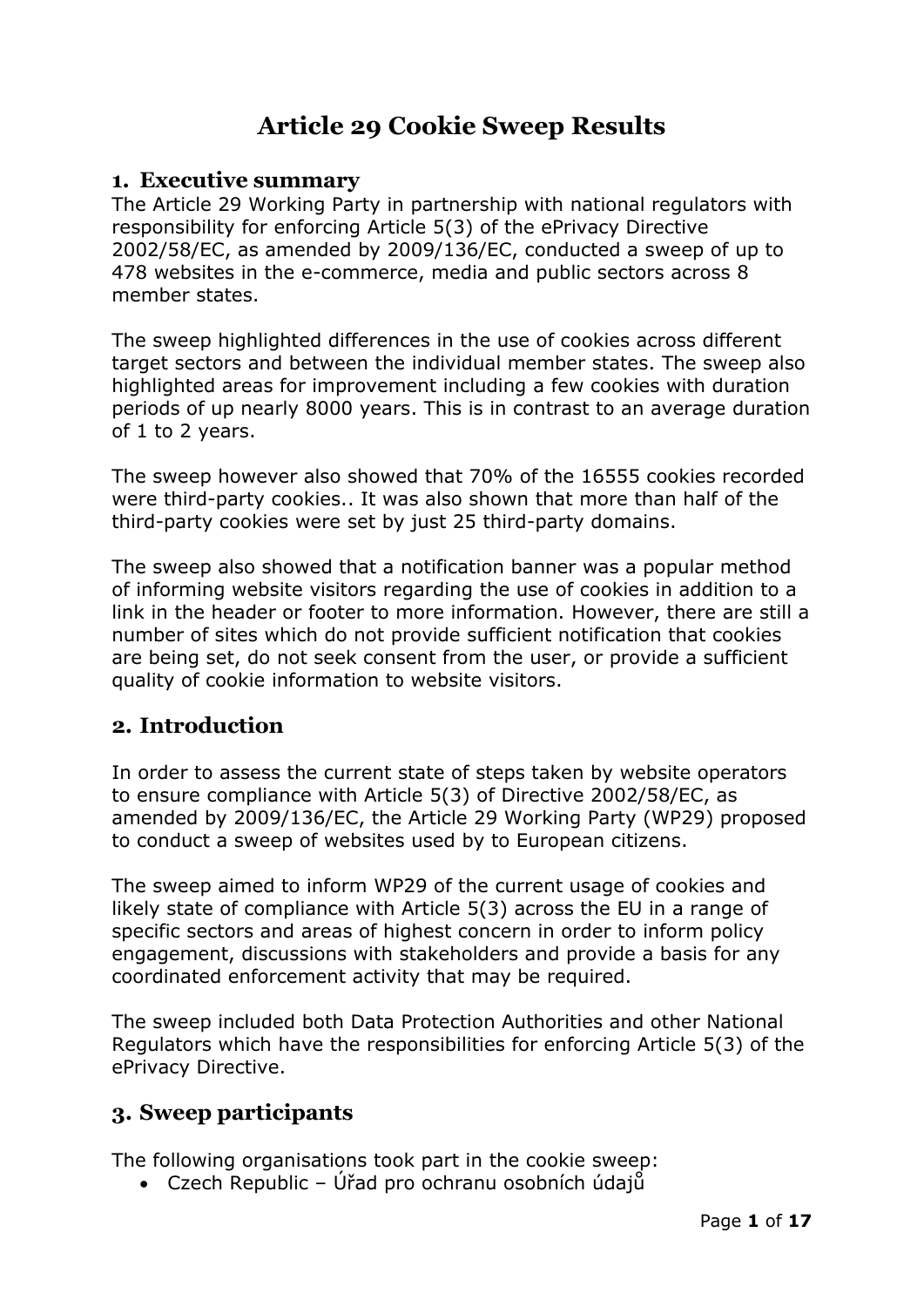- Denmark Erhvervsstyrelsen
- France Commission nationale de l'informatique et des libertés
- Greece Hellenic Data Protection Authority
- Netherlands Authority for Consumers & Markets
- Slovenia Informacijski pooblaščenec Republike Slovenije
- Spain Agencia Española de Protección de Datos
- United Kingdom Information Commissioner's Office

# **4. Methodology**

The cookie sweep comprised of two stages. The first was a statistical review of cookies used by websites and their technical properties. The second comprised of a more in-depth manual review of cookie information and consent mechanisms.

In this sweep all cookies were counted and considered equally. Those cookies which qualify for a valid exemption for the consent requirement were not specifically identified. Whilst these cookies will be in the minority the requirement for information about their usage will remain.

# **4.1. Target sites**

Target sectors were selected as those which were considered by the WP29 to present the greatest data protection and privacy risks to EU citizens. The target sectors chosen were media, e-commerce and the public sector.

Target web sites were selected as amongst the 250 most frequently visited<sup> $\pm$ </sup> by individuals within each member state taking part in the sweep. In order to remove potential duplication, websites of organisations which were not firmly established within a member state taking part in the sweep were suggested to be excluded.

Where possible the same target site list was used for both the automated and manual sweep although slight differences were experienced (such as one site redirecting to another already included within the target site list or resource limitations reduced the level of detail an investigator could devote to the sweep).

# **4.2. Automated sweep**

A Python script interfacing with Selenium Python bindings<sup>2</sup> was written by the UK's Information Commissioner's Office and circulated to sweep participants. The sweep script was run from a new installation of Ubuntu 12.04 LTS. A new user profile with the default settings of the Firefox web

-

 $1$  As reported by [http://www.alexa.com](http://www.alexa.com/)

<sup>2</sup> <http://docs.seleniumhq.org/>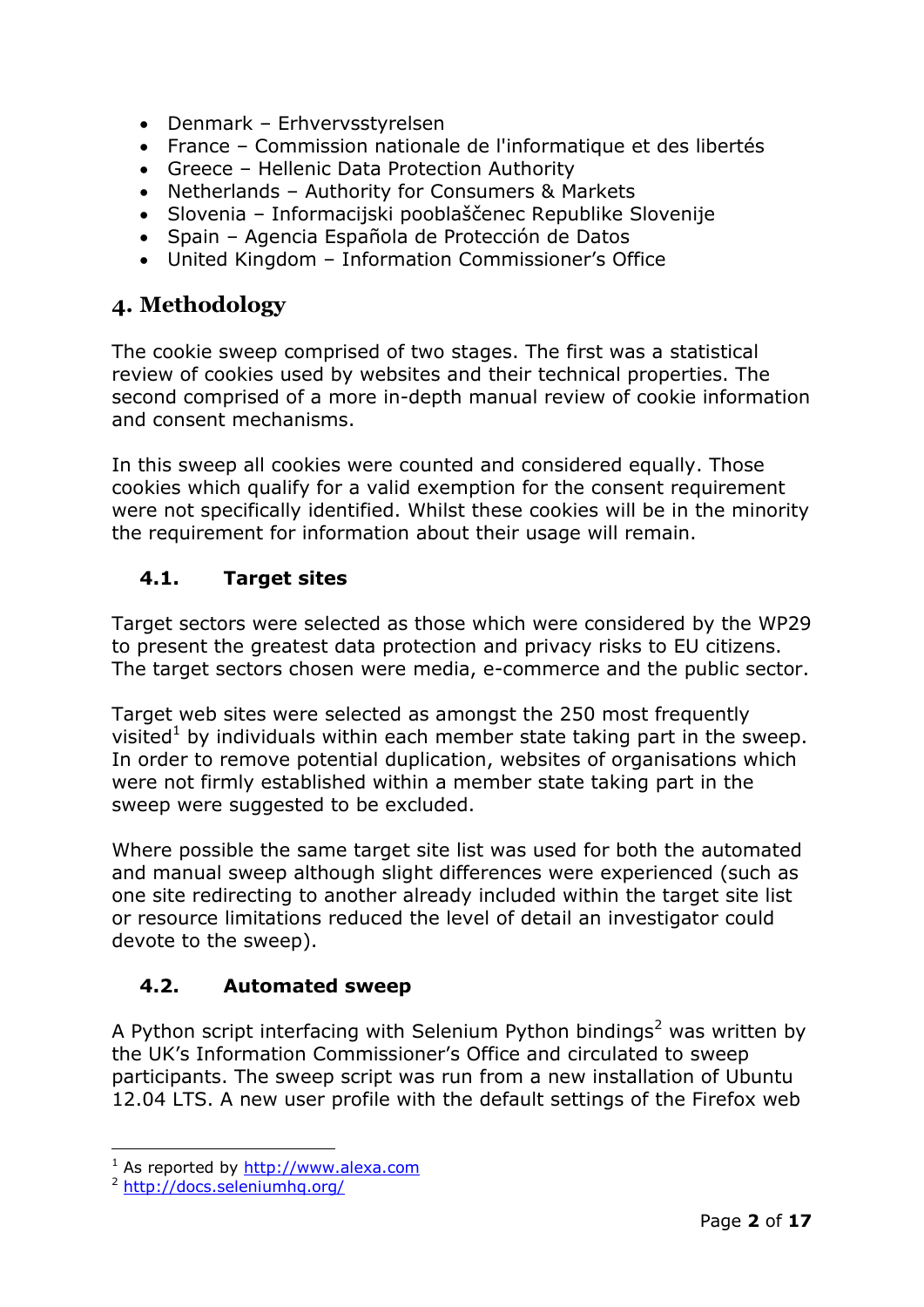browser<sup>3</sup> was used for each URL visit. Cookies were extracted using a slightly modified version of the "Get all Cookies in XML"<sup>4</sup> Firefox extension and saved to a log file for later analysis.

The curated list of URLs for the home page of the target sites was passed to the automated sweep script. Cookies set only on the first page visited (or if redirected by the target site) were saved for analysis. No further website crawling was conducted.

# **4.3. Manual sweep**

This comprised of a manual visit to the URL of the target site in order to record the steps taken by the site to inform users that cookies were in use and steps taken to obtain consent.

Features such as the notification mechanism used, visibility and quality of further cookies information provided and the type of tool used to allow a user to express consent was recorded.

The manual sweep in itself is not an assessment of compliance and the lack of a particular compliance feature would not necessarily show cause for concern as the purpose of recording these features is to inform regarding the landscape of steps taken towards compliance.

Furthermore, an assessment of the accuracy of cookie information or the effectiveness of a particular user control tool was out of scope of the sweep.

# **5. Results**

# **5.1. Automated sweep**

This section focuses on the results of the automated sweep. It should therefore be regarded simply as a statement of the number of cookies set by the target sites and their technical properties.

# **5.1.1. Number of sites by country and sector**

A total of 478 sites were swept by 8 member states between 15-19 September 2014.

<sup>-</sup> $3$  i.e. accept all cookies, DNT unset and JavaScript enabled

<sup>4</sup> <https://addons.mozilla.org/en-US/firefox/addon/get-all-cookies-in-xml/>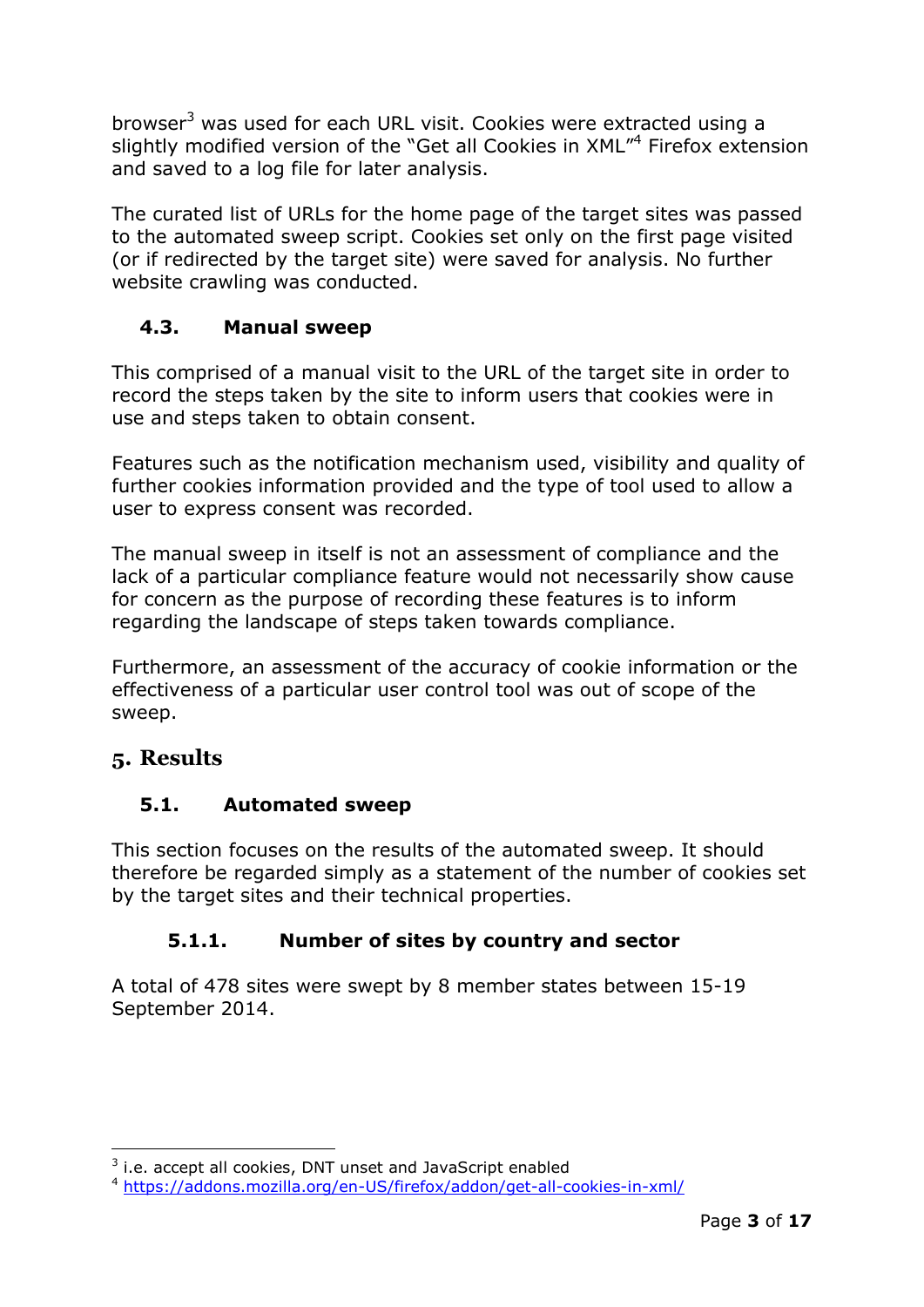| Country      | e-commerce | <b>Media</b> | <b>Public</b> | <b>Total</b> |
|--------------|------------|--------------|---------------|--------------|
| CZ           | 24         | 16           | 9             | 49           |
| DK           | 24         | 21           | 10            | 55           |
| ES           | 32         | 24           | 9             | 65           |
| <b>FR</b>    | 42         | 36           | 5             | 95           |
| GR           | 14         | 11           | 4             | 29           |
| <b>NL</b>    | 20         | 37           | 2             | 59           |
| SI           | 19         | 12           | 11            | 42           |
| UK           | 60         | 17           |               | 84           |
| <b>Total</b> |            |              |               | 478          |

**Table 1: A breakdown of sites visited during the automated sweep by each participant** 

#### **5.1.2. Cookies set by country and sector**

A total of 16555 cookies were set by all 478 sites. This gives an average of 34.6 cookies per site.

| Country   | e-commerce | Media | <b>Public</b> | <b>Total</b> |
|-----------|------------|-------|---------------|--------------|
| <b>CZ</b> | 475        | 707   | 86            | 1268         |
| DK        | 499        | 1582  | 117           | 2198         |
| ES        | 933        | 1420  | 51            | 2404         |
| <b>FR</b> | 1286       | 2642  | 194           | 4238         |
| GR        | 228        | 174   | 12            | 414          |
| <b>NL</b> | 517        | 1561  | 11            | 2089         |
| SI        | 153        | 64    | 16            | 233          |
| UK        | 2250       | 1413  | 48            | 3711         |
| Total     |            |       |               | 16555        |

**Table 2: A breakdown of the cookies set by websites during the automated sweep** 

The table below shows the average number of cookies set by each sector type per country.

| Country   | e-commerce | Media | <b>Public</b> | <b>Mean</b> |
|-----------|------------|-------|---------------|-------------|
| <b>CZ</b> | 19.8       | 44.2  | 9.6           | 25.9        |
| DK        | 20.8       | 75.3  | 11.7          | 40.0        |
| ES        | 29.2       | 59.2  | 5.7           | 37.0        |
| <b>FR</b> | 30.6       | 73.3  | 38.8          | n/a         |
| GR        | 16.3       | 15.8  | 3.0           | 14.3        |
| <b>NL</b> | 25.9       | 42.2  | 5.5           | 35.4        |
| SI        | 8.1        | 5.3   | 1.5           | 5.5         |
| UK        | 37.5       | 83.1  | 6.9           | 44.2        |
| Mean      | 23.5       | 49.8  | 10.3          | 28.9        |

**Table 3: The average number of cookies set by websites within each sector and country which participated within the automated sweep** 

#### **5.1.3. Total first party and third party cookies by country**

A total of 4901 first-party cookies and 11654 third-party cookies were set across the 478 sites. This gives an average of 10.3 first-party cookies and 24.4 third-party cookies per site.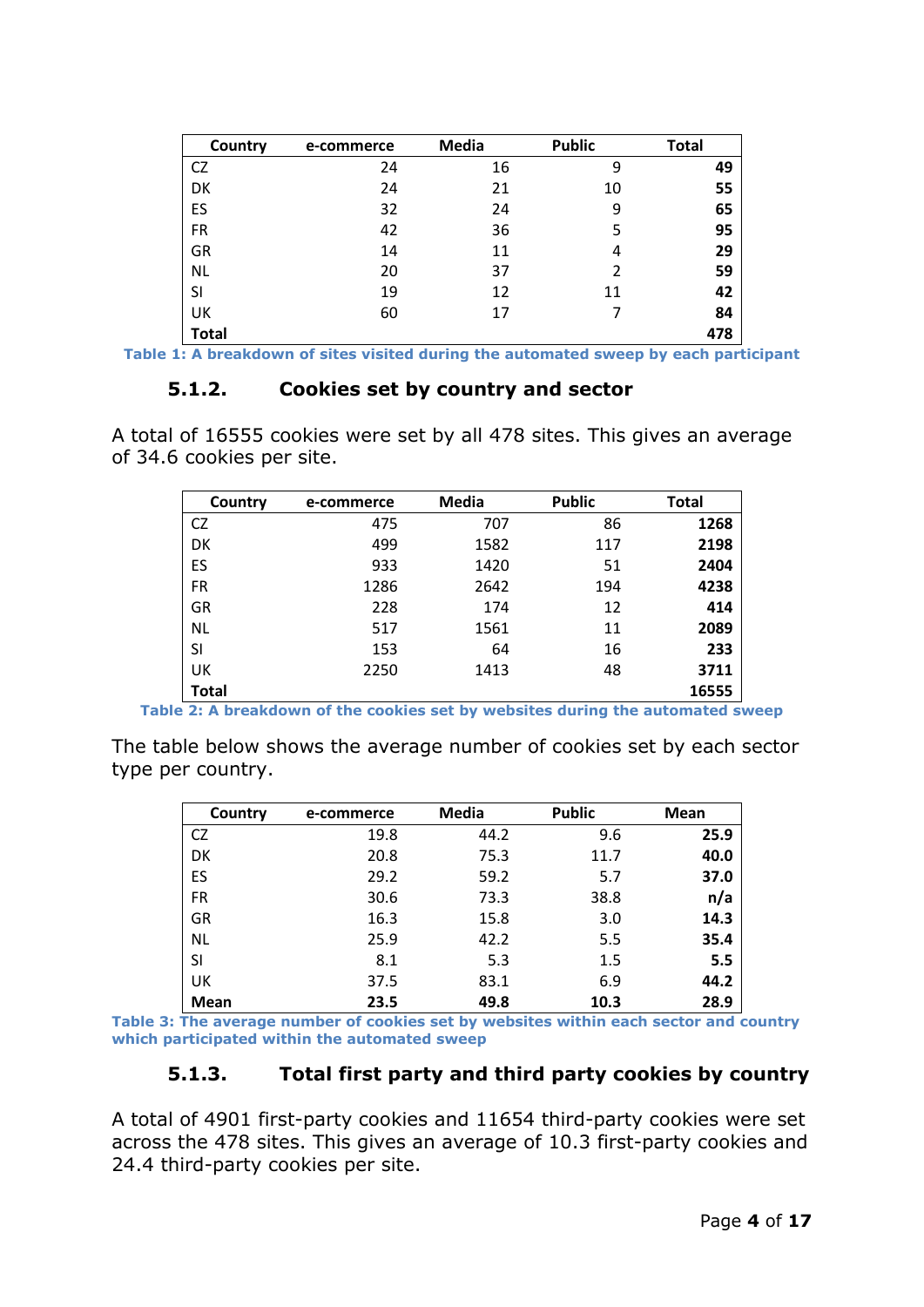| Country      | <b>First-party</b> | <b>Third-party</b> | <b>Total</b> |
|--------------|--------------------|--------------------|--------------|
| CZ           | 447                | 821                | 1268         |
| DK           | 512                | 1686               | 2198         |
| ES           | 664                | 1740               | 2404         |
| <b>FR</b>    | 1056               | 3182               | 4238         |
| GR           | 218                | 169                | 414          |
| NL.          | 607                | 1482               | 2089         |
| SI           | 152                | 81                 | 233          |
| UK           | 1245               | 2466               | 3711         |
| <b>Total</b> | 4901               | 11654              | 16555        |

**Table 4: A breakdown of cookies set by websites according to party and country**

| Country   | <b>First-party</b> | Third-party | <b>Total</b> |
|-----------|--------------------|-------------|--------------|
| CZ.       | 35.25%             | 64.75%      | 100.00%      |
| DK        | 23.29%             | 76.71%      | 100.00%      |
| ES        | 27.62%             | 72.38%      | 100.00%      |
| <b>FR</b> | 24.92%             | 75.08%      | 100.00%      |
| GR        | 52.66%             | 47.34%      | 100.00%      |
| <b>NL</b> | 29.06%             | 70.94%      | 100.00%      |
| SI        | 65.24%             | 34.76%      | 100.00%      |
| UК        | 33.55%             | 66.45%      | 100.00%      |
| Total     | 29.60%             | 70.39%      | 100.00%      |





**Figure 1: The ratio of first and third party cookies set by sites according to the country participating in the sweep**

**5.1.4. Total session and persistent cookies by country**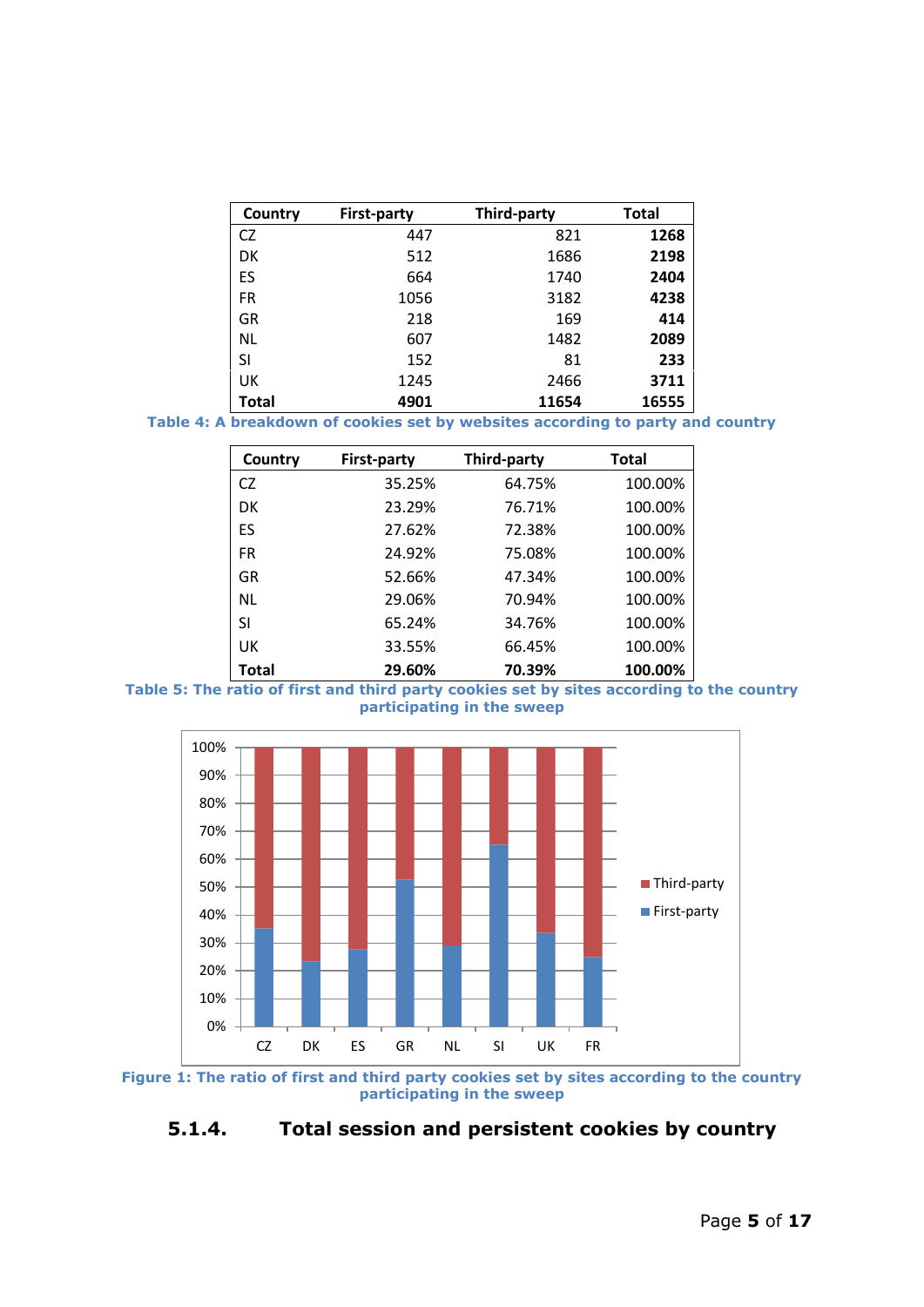A total of 2302 session cookies and 14253 persistent cookies were set across the 478 sites. This gives an average of 4.8 session cookies and 29.8 persistent third-party cookies per site.

CZ reports the highest ratio of persistent to session cookies with other member states usage of session cookies being within the range 10-20% of all cookies.

| Country   | <b>Session</b> | <b>Persistent</b> | <b>Total</b> |
|-----------|----------------|-------------------|--------------|
| <b>CZ</b> | 124            | 1144              | 1268         |
| DK        | 237            | 1961              | 2198         |
| ES        | 402            | 2002              | 2404         |
| FR        | 519            | 3719              | 4238         |
| GR        | 73             | 341               | 414          |
| NL        | 287            | 1802              | 2089         |
| SI        | 46             | 187               | 233          |
| UK        | 614            | 3097              | 3711         |
| Total     | 2302           | 14253             | 16555        |

**Table 6: A breakdown of session and persistent cookies set by websites during the automated sweep**

| Country      | <b>Session</b> | <b>Persistent</b> | <b>Total</b> |
|--------------|----------------|-------------------|--------------|
| CZ.          | 9.78%          | 90.22%            | 100.00%      |
| DK           | 10.78%         | 89.22%            | 100.00%      |
| ES           | 16.72%         | 83.28%            | 100.00%      |
| FR           | 12.25%         | 87.75%            | 100.00%      |
| GR           | 17.63%         | 82.37%            | 100.00%      |
| NL.          | 13.74%         | 86.26%            | 100.00%      |
| SI           | 19.74%         | 80.26%            | 100.00%      |
| UK           | 16.55%         | 83.45%            | 100.00%      |
| <b>Total</b> | 13.91%         | 86.09%            | 100.00%      |

**Table 7: The ratio of session to persistent cookies set by websites during the automated sweep**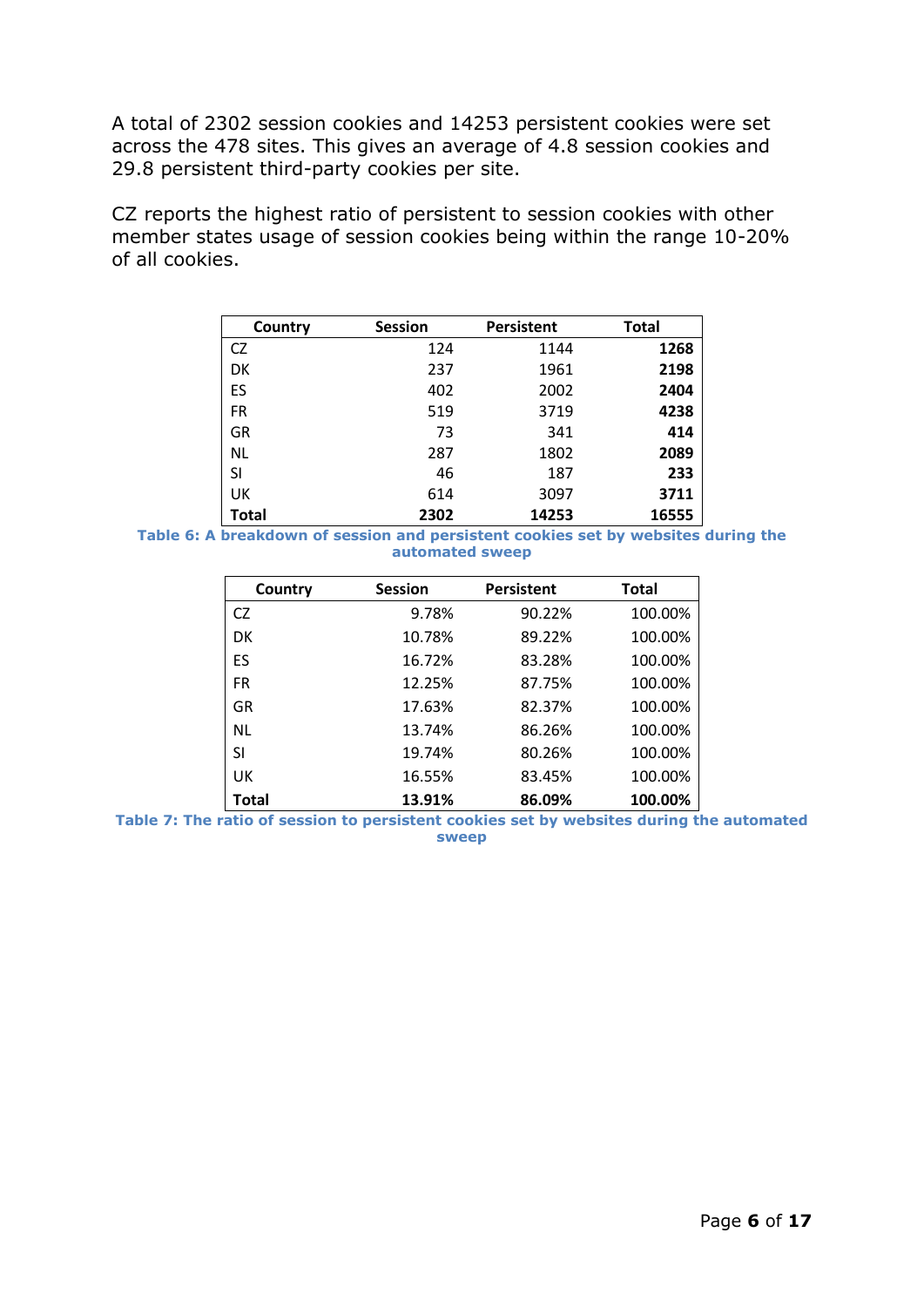

**Figure 2: The ratio of session to persistent cookies set by websites during the automated sweep**

# **5.1.5. Total first party and third party cookies by sector**

Media websites showed a more prevalent use of third-party cookies as compared to the public and e-commerce. Public sites showed the most prevalent use of first-party cookies.

| <b>Sector</b> | <b>First-party</b> | Third-party | Total |
|---------------|--------------------|-------------|-------|
| e-commerce    | 2160               | 2895        | 5055  |
| Media         | 1457               | 5464        | 6921  |
| Public        | 228                | 113         | 341   |
| Total         | 3845               | 8472        | 12317 |

**Table 8: A breakdown of first and third party cookies by sector set by sites during the automated sweep** 

| <b>Sector</b> | <b>First-party</b> | Third-party | Total   |
|---------------|--------------------|-------------|---------|
| e-commerce    | 42.73%             | 57.27%      | 100.00% |
| Media         | 21.05%             | 78.95%      | 100.00% |
| Public        | 66.86%             | 33.14%      | 100.00% |
| Total         | 31.22%             | 68.78%      | 100.00% |

**Table 9: The ratio of first and third party cookies by sector set by sites during the automated sweep**

#### **5.1.6. Total session and persistent cookies by sector**

Media sites showed the most prevalent use of persistent cookies as compared to the public and e-commerce. Public sites showed the most prevalent use of session cookies.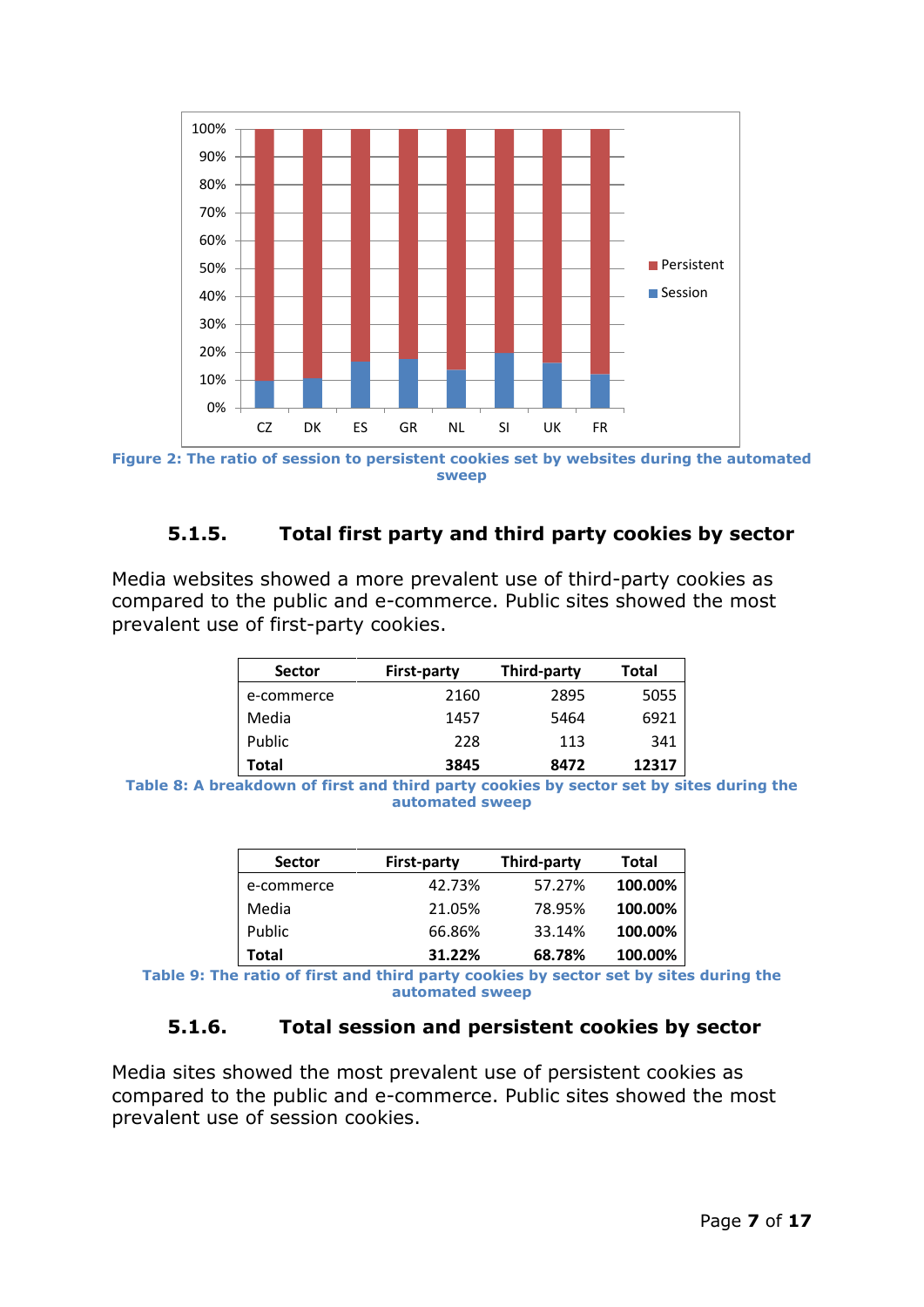| <b>Sector</b> | <b>Session cookie</b> | <b>Persistent cookie</b> | Total |
|---------------|-----------------------|--------------------------|-------|
| e-commerce    | 964                   | 4091                     | 5055  |
| Media         | 719                   | 6202                     | 6921  |
| Public        | 100                   | 241                      | 341   |
| Total         | 1783                  | 10534                    | 12317 |

**Table 10: A breakdown of session and persistent cookies by sector set by sites during the automated sweep**

| <b>Sector</b> | <b>Session cookie</b> | <b>Persistent cookie</b> | Total   |
|---------------|-----------------------|--------------------------|---------|
| e-commerce    | 19.07%                | 80.93%                   | 100.00% |
| Media         | 10.39%                | 89.61%                   | 100.00% |
| Public        | 29.33%                | 70.67%                   | 100.00% |
| Total         | 14.48%                | 85.52%                   | 100.00% |

**Table 11: The ratio of session and persistent cookies by sector set by sites during the automated sweep**

#### **5.1.7. Cookie usage by site**

#### **5.1.7.1. Sites setting more than 100 cookies**

22 sites set more than 100 cookies (both first and third-party).

| Site country | Site sector | <b>First-party</b> | Third-party | <b>Total</b> |
|--------------|-------------|--------------------|-------------|--------------|
| DK           | media       | 12                 | 247         | 259          |
| UK           | media       | 23                 | 202         | 225          |
| CZ           | media       | 16                 | 190         | 206          |
| DK           | media       | 13                 | 186         | 199          |
| DK           | media       | 9                  | 189         | 198          |
| ES.          | e-commerce  | 30                 | 168         | 198          |
| UK           | media       | 10                 | 154         | 164          |
| UK           | e-commerce  | 28                 | 120         | 148          |
| UK           | media       | 20                 | 121         | 141          |
| ES           | media       | 8                  | 131         | 139          |
| DK           | media       | 17                 | 122         | 139          |
| NL           | media       | 9                  | 129         | 138          |
| DK           | media       | 14                 | 124         | 138          |
| UK           | media       | 15                 | 122         | 137          |
| UK           | media       | 15                 | 121         | 136          |
| UK           | e-commerce  | 38                 | 87          | 125          |
| UK           | e-commerce  | 31                 | 93          | 124          |
| UK           | e-commerce  | 17                 | 103         | 120          |
| ES.          | media       | 14                 | 104         | 118          |
| UK           | media       | 22                 | 82          | 104          |
| DK           | e-commerce  | 19                 | 84          | 103          |
| ES           | media       | 16                 | 85          | 101          |

**Table 12: A list of those sites which set more than 100 cookies during the automated sweep**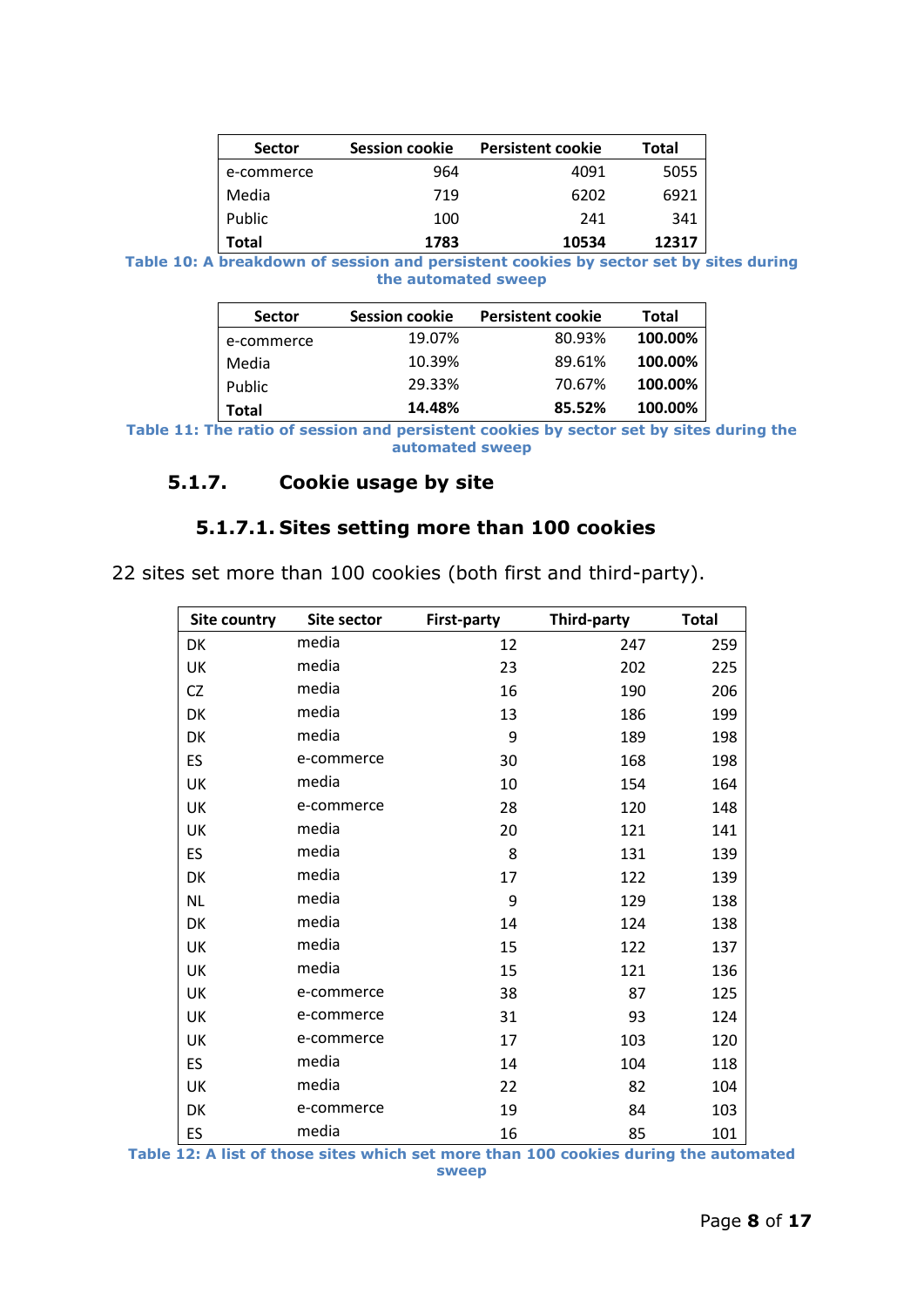Of these sites, all provided at least a link in the header or footer to further cookie information. 9 provided a permanent banner, 3 used a banner which disappeared on the next user click and 5 provided a banner which disappeared after a set period of time.

# **5.1.7.2. Sites setting only first party cookies**

74 sites set only first party cookies (session and persistent).

|              | Country | e-commerce | <b>Media</b> | <b>Public</b> | Total |
|--------------|---------|------------|--------------|---------------|-------|
| <b>CZ</b>    |         | 3          |              |               | 8     |
| DK           |         | 4          |              |               | 11    |
| ES           |         |            |              |               | 11    |
| <b>FR</b>    |         |            |              |               |       |
| GR           |         |            |              | 4             | 6     |
| <b>NL</b>    |         | 3          |              |               | ь     |
| SI           |         | 9          |              | 11            | 21    |
| UK           |         | 8          |              | 3             | 11    |
| <b>Total</b> |         | 43         |              | 36            | 81    |

**Table 13: A summary of sites which set only first party cookies during the automated sweep**

# **5.1.7.3. Sites setting only session cookies**

15 sites set only session cookies (first and third-party).

| <b>Site country</b> | Site sector | <b>Number of session cookies</b> |
|---------------------|-------------|----------------------------------|
| CZ                  | Public      | 1                                |
| NL                  | Public      | 1                                |
| DK                  | Public      | 1                                |
| SI                  | Media       | 1                                |
| SI                  | Public      | 1                                |
| SI                  | Public      | 2                                |
| DK                  | Public      | 1                                |
| SI                  | Public      | 1                                |
| UK                  | e-Commerce  | 8                                |
| SI                  | Public      | 2                                |
| SI                  | Public      | 1                                |
| SI                  | Public      | 2                                |
| SI                  | Public      | 1                                |
| SI                  | Public      | 1                                |
| SI                  | Public      | 1                                |

**Table 14: A summary of sites which set only session cookies during the automated sweep**

# **5.1.8. Cookie duration**

#### **5.1.8.1. Duration of first-party cookies**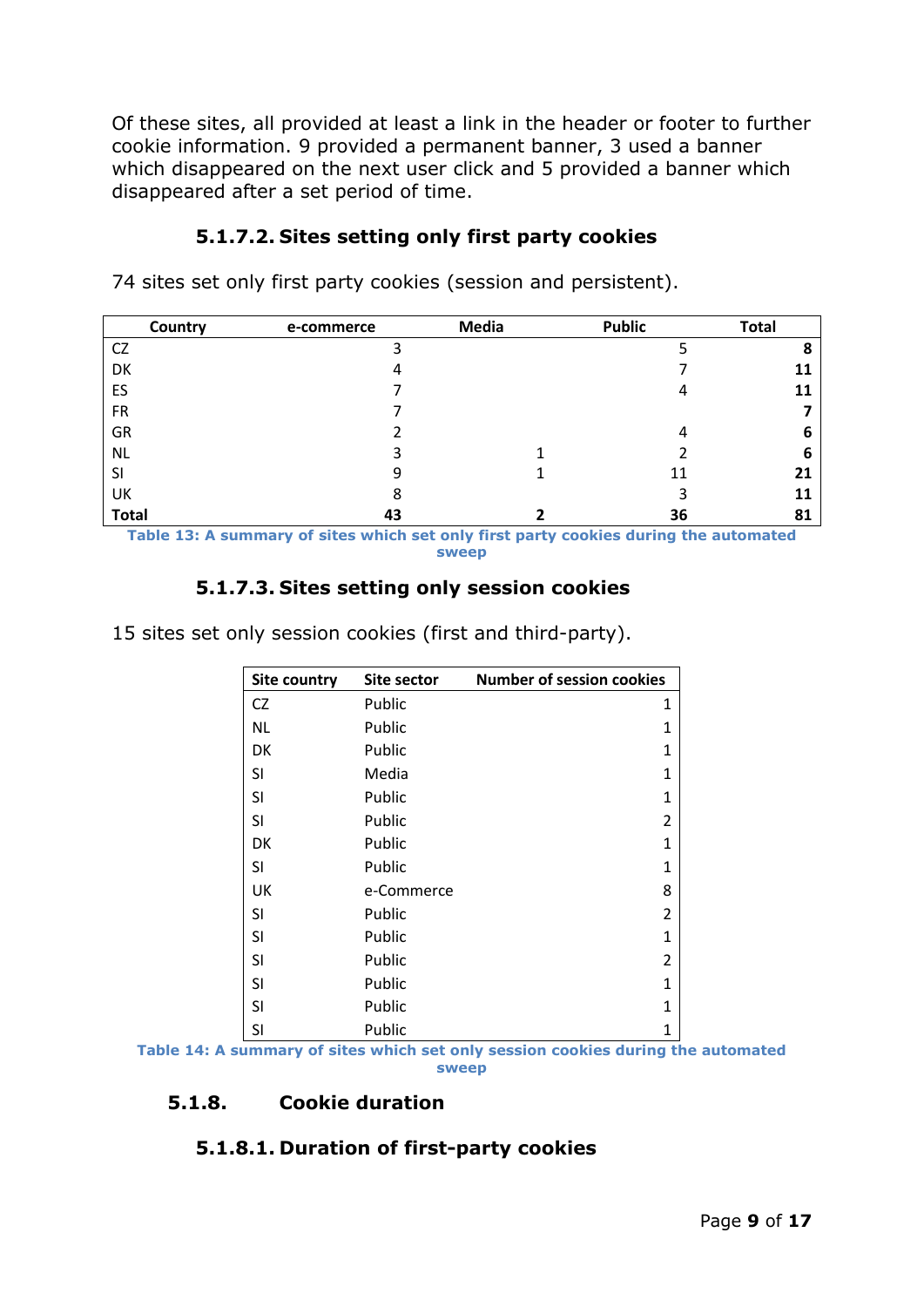3 first-party cookies were set by 3 sites with a duration of 7985 years (expiry 31/12/9999 23:59).

| Country | <b>Sector</b> | <b>Expires</b>   |
|---------|---------------|------------------|
| UK      | media         | 31/12/9999 23:59 |
| DК      | media         | 31/12/9999 23:59 |
| DK      | e-commerce    | 31/12/9999 23:59 |

**Table 15: A summary of the cookies set by sites with the expiry of 31 December 9999**

17 first-party cookies were set by 15 different sites with a duration >100 years.

| Country   | <b>Sector</b> | <b>Expires</b>   | Duration (years <sup>5</sup> ) |
|-----------|---------------|------------------|--------------------------------|
| UK        | media         | 31/12/9999 23:59 | 7991                           |
| DK        | media         | 31/12/9999 23:59 | 7991                           |
| DK        | e-commerce    | 31/12/9999 23:59 | 7991                           |
| UK        | e-commerce    | 12/08/4752 11:43 | 2740                           |
| <b>ES</b> | media         | 23/01/3014 07:55 | 1000                           |
| ES        | media         | 23/01/3014 08:05 | 1000                           |
| ES        | media         | 23/01/3014 07:55 | 1000                           |
| UK        | e-commerce    | 30/01/2836 11:50 | 822                            |
| UK        | e-commerce    | 07/02/2585 19:42 | 571                            |
| UK        | media         | 21/09/2462 11:40 | 448                            |
| UK        | media         | 21/09/2462 11:40 | 448                            |
| ES        | media         | 09/05/2246 07:58 | 232                            |
| ES        | media         | 09/05/2246 08:04 | 232                            |
| GR        | media         | 11/08/2164 03:49 | 150                            |
| GR        | media         | 11/08/2164 03:49 | 150                            |
| UK        | e-commerce    | 16/09/2114 00:00 | 100                            |
| CZ        | e-commerce    | 24/08/2114 08:36 | 100                            |

**Table 16: A summary of the first-party cookies set by sites in the automated sweep with a duration of greater than 100 years**

The average duration of first-party persistent cookies was 14.34 years. Excluding cookies with duration >100 years, this reduces to 2.05 years.

Only 1 of these sites displayed no cookie information at all. Seven sites displayed a link in just the header or footer with the remaining sites opting to use a notification banner to inform users (4 permanent, 6 temporary).

# **5.1.8.2. Duration of third-party cookies**

27 third-party cookies were set by 15 different first-party sites (5 thirdparty sites) with a duration >68 years. 243 (2%) third-party cookies were set with a duration >10 years.

<sup>-</sup> $5$  1 year calculated as 365 days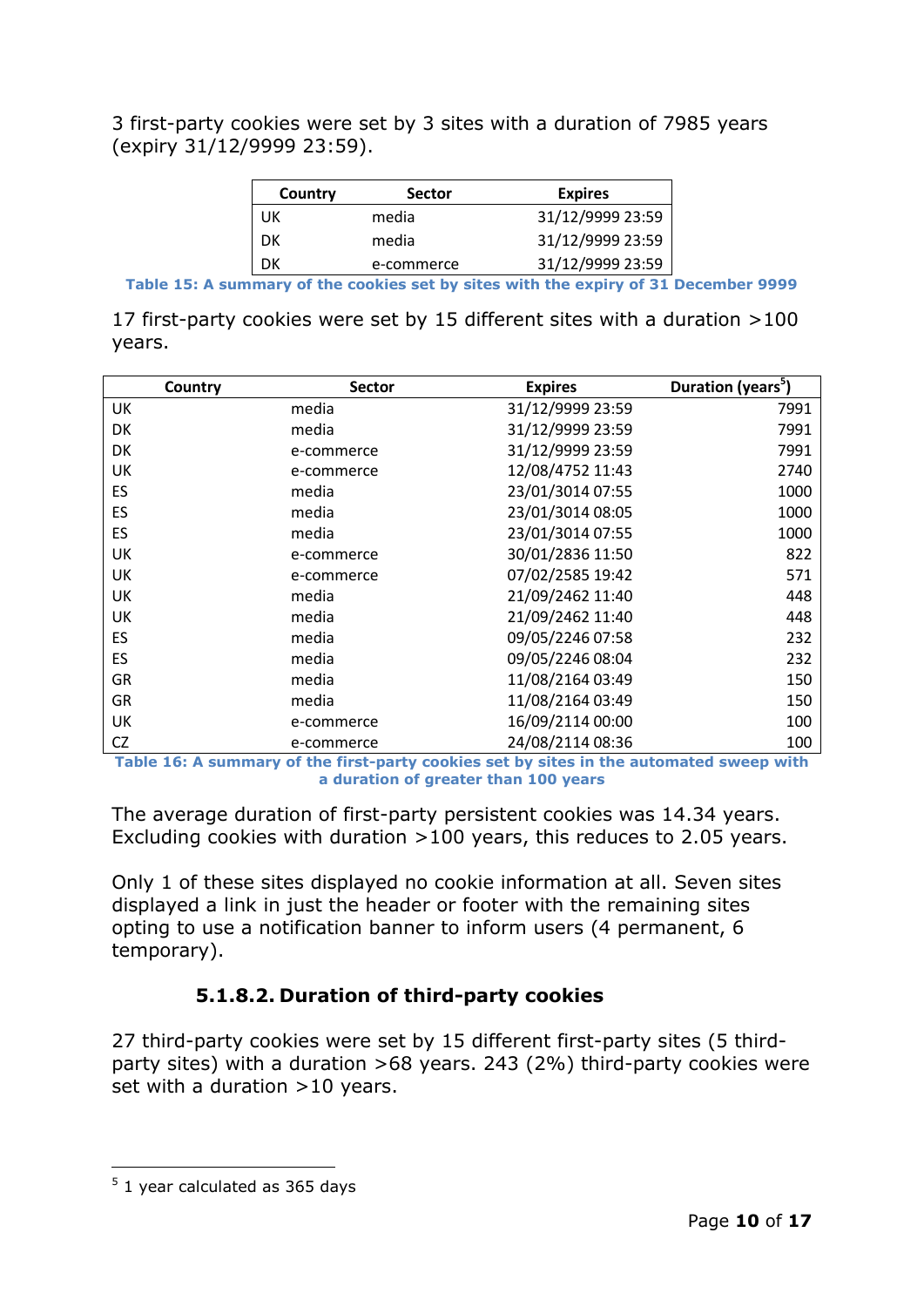| Country   | <b>Sector</b> | <b>Duration (years<sup>6</sup>)</b> |
|-----------|---------------|-------------------------------------|
| <b>FR</b> | media         | 7985                                |
| <b>FR</b> | media         | 2738                                |
| ES        | media         | 100                                 |
| <b>FR</b> | media         | 100                                 |
| <b>FR</b> | media         | 100                                 |
| CZ        | e-commerce    | 99                                  |
| <b>CZ</b> | media         | 68                                  |
| <b>CZ</b> | media         | 68                                  |
| DK        | e-commerce    | 68                                  |
| DK        | e-commerce    | 68                                  |
| DK        | media         | 68                                  |
| DK        | media         | 68                                  |
| ES        | media         | 68                                  |
| <b>FR</b> | media         | 68                                  |
| <b>FR</b> | media         | 68                                  |
| <b>FR</b> | media         | 68                                  |
| FR        | media         | 68                                  |
| <b>FR</b> | media         | 68                                  |
| <b>FR</b> | media         | 68                                  |
| <b>FR</b> | media         | 68                                  |
| <b>NL</b> | media         | 68                                  |
| UK        | e-commerce    | 68                                  |
| UK        | media         | 68                                  |
| UK        | media         | 68                                  |
| UK        | media         | 68                                  |
| UK        | media         | 68                                  |
| UK        | media         | 68                                  |

**Table 17: A summary of the third-party cookies set by sites in the automate sweep with a duration of 68 years**

The average duration of third-party persistent cookies was 1.77 years. Excluding cookies with duration >68 years, this reduces to 1.33 years.

Only 1 of these sites displayed no cookie information at all. Four provided only a link in the header or footer with the remainder opting to use a banner to information users. Four sites used a permanent banner, 3 a temporary banner which disappeared on the next user click and 2 used a timed banner.

-

 $6$  1 year calculated as 365 days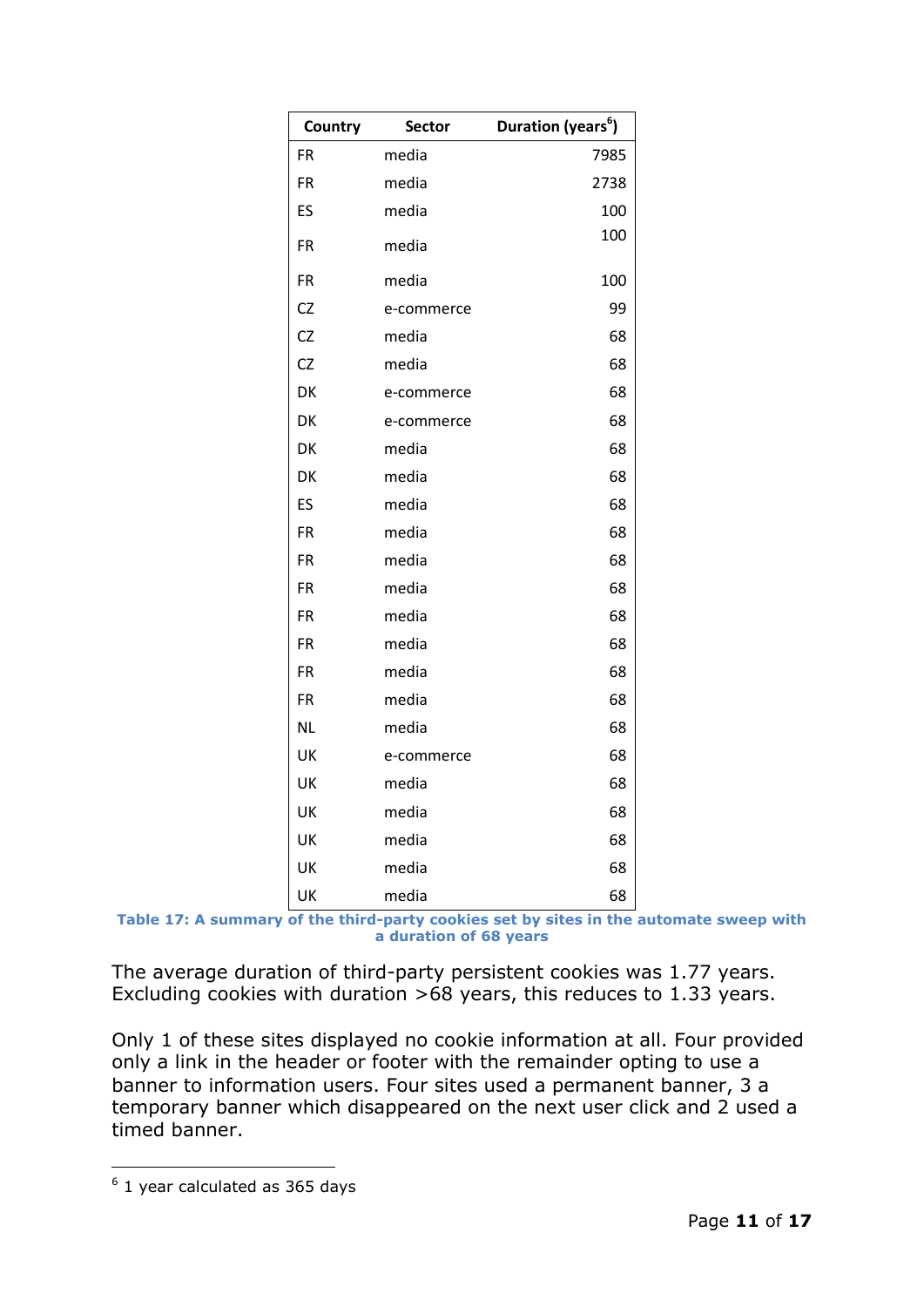

**5.1.8.3. Distribution of first and third party cookies by duration**

# **5.1.9. Third-parties**

415 domains set 8472 third-party cookies across the 478 sites swept.

On average each site swept resulted in 27.6 third-party cookies from 10.7 third party domains.

25 third-party domains set cookies on >30 sites. On average, each thirdparty domain set 20.4 cookies on each site where it was used as a thirdparty. These 25 third-party domains set a total of 4542 cookies which represents 53.1% of all third-party cookies.

The major business activity of these third-party domains are involved in third-party advertising.

**Figure 3: A summary of the duration of cookies set by all sites in the automated sweep**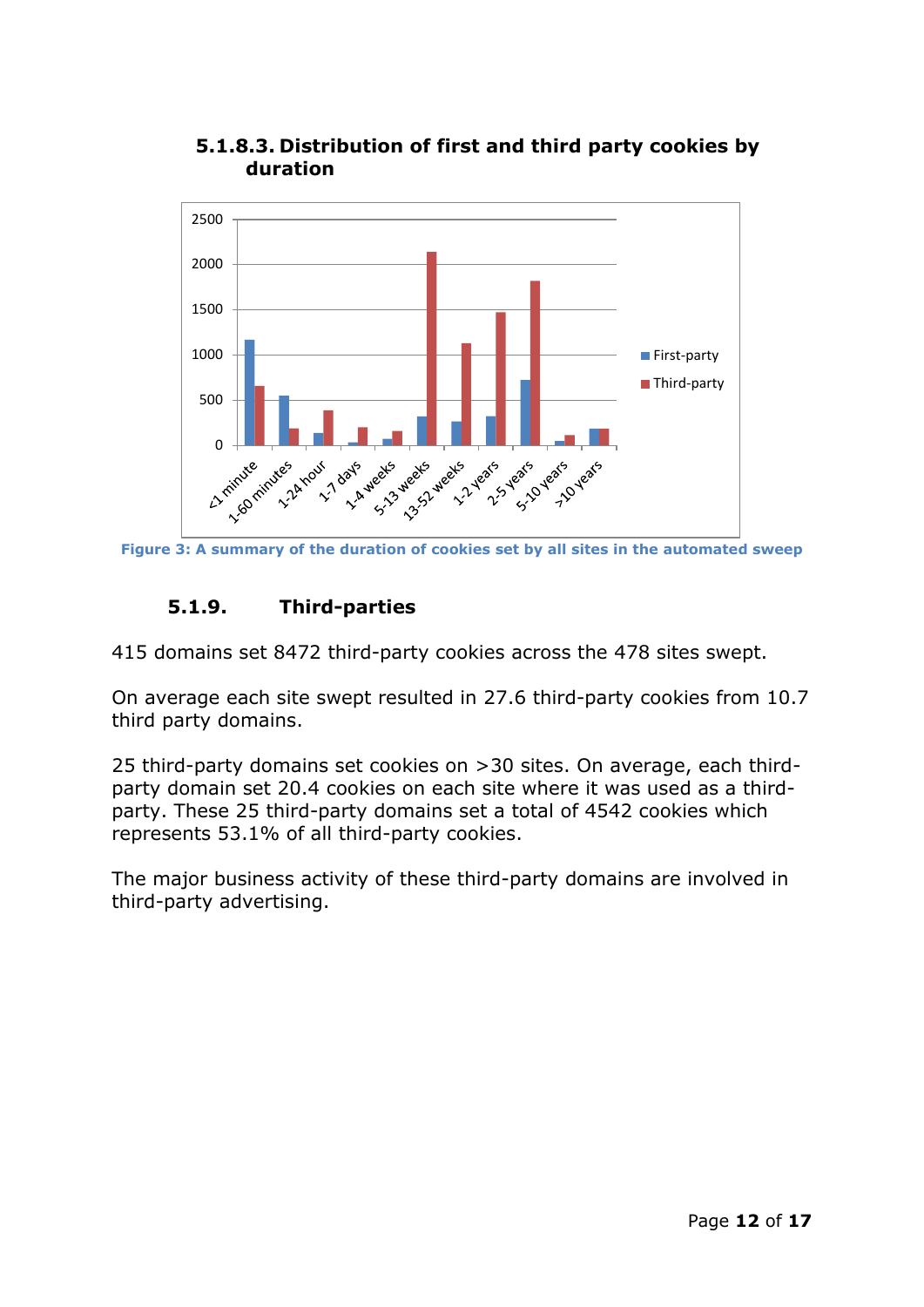| <b>Site</b>           | <b>Count sites</b> | Total number of cookies set |
|-----------------------|--------------------|-----------------------------|
| doubleclick.net       | 213                | 247                         |
| adnxs.com             | 114                | 320                         |
| scorecardresearch.com | 98                 | 198                         |
| rubiconproject.com    | 80                 | 903                         |
| yahoo.com             | 64                 | 167                         |
| gemius.pl             | 61                 | 112                         |
| 360yield.com          | 59                 | 282                         |
| twitter.com           | 59                 | 83                          |
| turn.com              | 58                 | 133                         |
| adform.net            | 56                 | 252                         |
| mathtag.com           | 52                 | 177                         |
| mookie1.com           | 52                 | 167                         |
| adtech.de             | 51                 | 124                         |
| pubmatic.com          | 50                 | 176                         |
| openx.net             | 47                 | 49                          |
| google.com            | 46                 | 49                          |
| serving-sys.com       | 44                 | 183                         |
| criteo.com            | 43                 | 140                         |
| adformdsp.net         | 38                 | 77                          |
| smartadserver.com     | 37                 | 153                         |
| casalemedia.com       | 36                 | 213                         |
| adscale.de            | 34                 | 124                         |
| atemda.com            | 33                 | 148                         |
| abmr.net              | 33                 | 33                          |
| 254a.com              | 30                 | 32                          |

**Table 18: A summary of the third-party domains which set cookies of more than 30 of the sits visited in the automated sweep**

# **5.2. Manual sweep**

#### **5.2.1. Zero cookie sites**

7 sites were observed during the manual sweep that did not set any cookies. These sites were in CZ  $(2)$ , ES  $(1)$ , GR  $(2)$  and NL  $(2)$ .

# **5.2.2. Number of sites by country and sector**

A total of 437 sites were manually inspected by 7 member states between 15-19 September 2014 and the results pooled for analysis. Due to resource constraints not all features of CZ sites were fully inspected.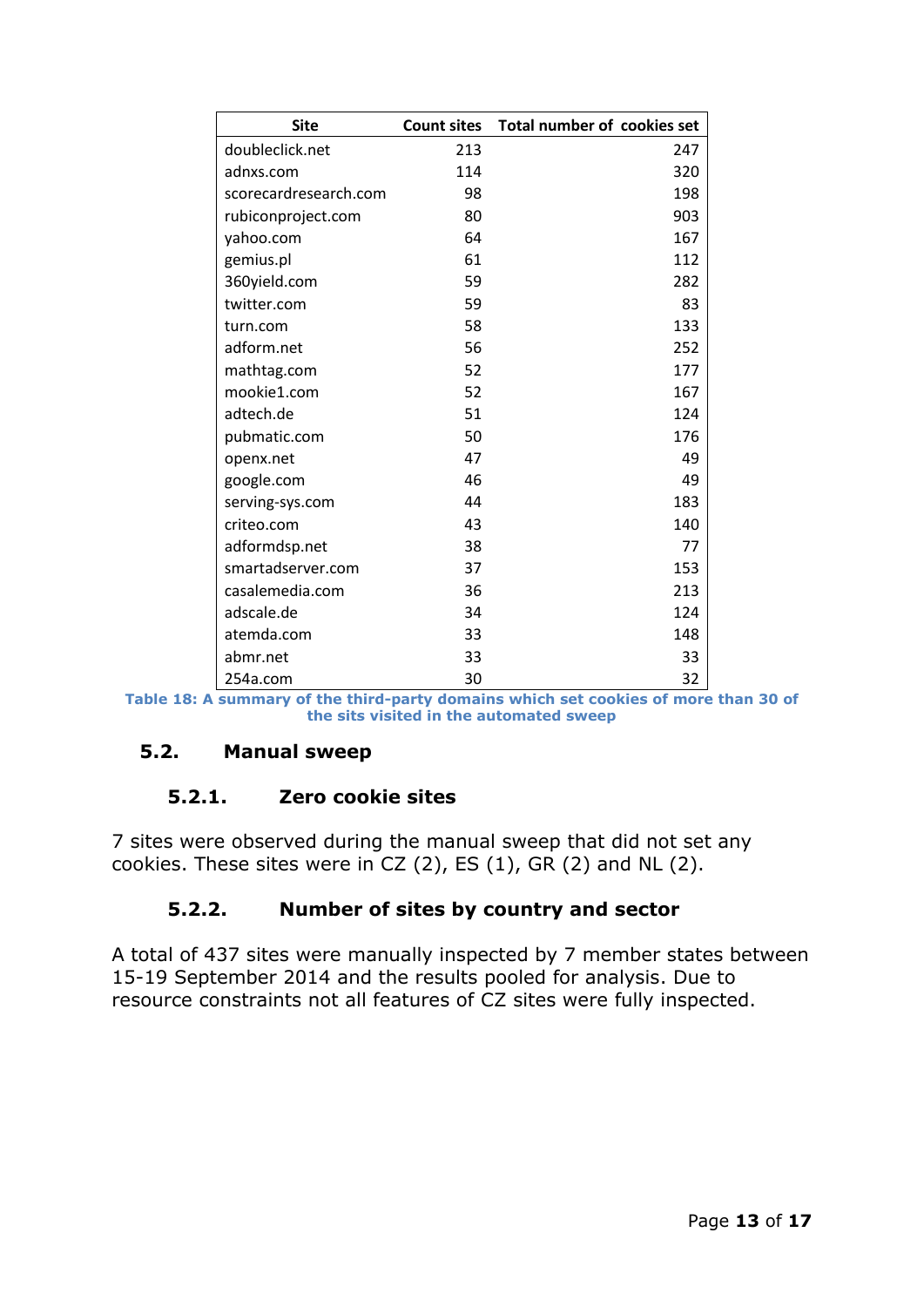| Country      | e-commerce | <b>Media</b> | <b>Public</b> | <b>Total</b> |
|--------------|------------|--------------|---------------|--------------|
| CZ           | 24         | 16           | 9             | 49           |
| DK           | 22         | 20           | 10            | 52           |
| ES           | 32         | 24           | 9             | 65           |
| <b>FR</b>    | 49         | 45           | 8             | 102          |
| GR           | 14         | 11           | 4             | 29           |
| <b>NL</b>    | 20         | 37           | 2             | 59           |
| UK           | 58         | 16           |               | 81           |
| <b>Total</b> |            |              |               | 437          |

**Table 19: A summary of the number of sites inspected during the manual sweep**

### **5.2.3. Notification method<sup>7</sup>**

| <b>Sector</b> | <b>Modal</b><br>dialog <sup>8</sup> | Permanent<br>banner <sup>9</sup> | <b>Temporary</b><br>banner <sup>10</sup> | Timed<br>banner <sup>11</sup> | <b>Heater or</b><br>Footer <sup>12</sup> | No<br>notification <sup>13</sup> |
|---------------|-------------------------------------|----------------------------------|------------------------------------------|-------------------------------|------------------------------------------|----------------------------------|
| e-commerce    |                                     | 51                               |                                          |                               | 155                                      | 54                               |
| Media         |                                     | 63                               | 42                                       | ь                             | 131                                      | 35                               |
| Public        |                                     | 13                               | b                                        |                               | 28                                       | 27                               |
| <b>Total</b>  | 11                                  | 127                              | 120                                      | 14                            | 201                                      | 116                              |

**Table 20: A summary of the notification method used by sites in the manual sweep**

The most common notification method is to use a type of banner (59%) or with a link in the header or footer (39%), or both.

There were 116 (26%) sites which showed no notification of any kind on the first page visited during the sweep. Of the 116 sites which showed no notification information, 37 were swept by the Czech Republic. In total this represented 76% of the sites swept by Czech Republic which did not provide any cookie notification on the first page visited.

-

 $7$  Notification method is not mutually exclusive (i.e. a site could use both a link in the header/footer and a banner).

 $8$  A dialog box which is displayed on screen which the user must read before continuing to the site

 $9$  A banner which is displayed until the user clicks within the banner to indicate consent  $10$  A banner which is displayed until the user clicks anywhere on the page (e.g. to move

to a second page)

 $11$  A banner which is displayed for a set amount of time regardless of the user taking any action

 $12$  Cookie information is given in a page linked to from header or footer

 $13$  No cookie information is given on the site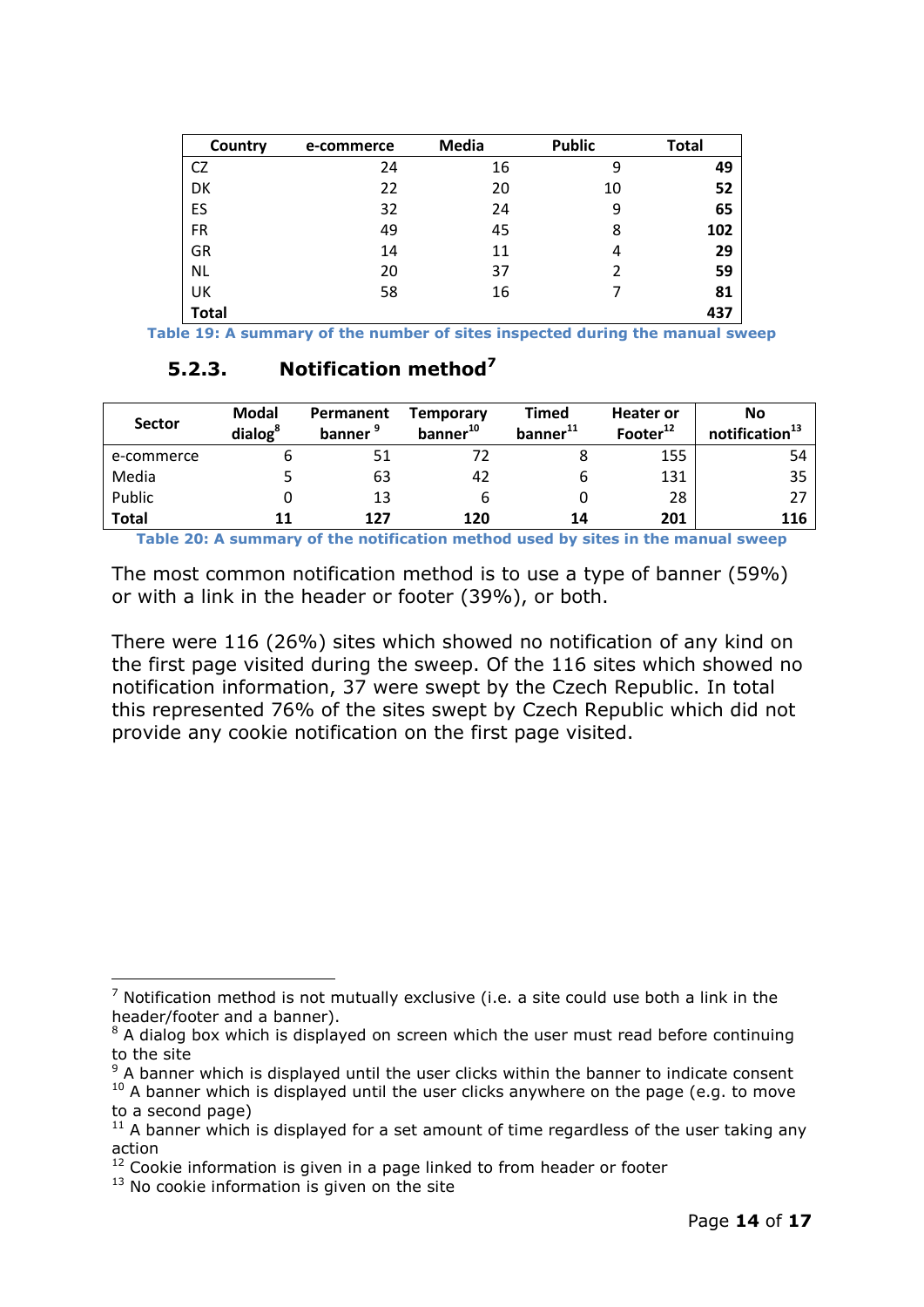| Country      | e-commerce | <b>Media</b> | <b>Public</b> | <b>Total</b> | % of sites<br>swept |
|--------------|------------|--------------|---------------|--------------|---------------------|
| <b>CZ</b>    | 19         | 9            | 9             | 37           | 76%                 |
| DK           |            | 3            | 3             | 13           | 25%                 |
| ES           |            | 0            | 6             | 8            | 12%                 |
| <b>FR</b>    | 14         | 11           |               | 32           | 31%                 |
| <b>GR</b>    | 5          | 2            |               | 9            | 31%                 |
| <b>NL</b>    |            | 10           | 0             | 12           | 20%                 |
| UK           | 5          | 0            |               | 5            | 6%                  |
| <b>Total</b> | 54         | 35           | 27            | 116          | 26%                 |

**Table 21: A summary of the sites, by sector and country, which showed no cookies notification method**

Of those sites that did provide a notification it was considered that it was not sufficiently visible, or visibility could be improved in 39% of cases in order for the user to be able to make an informed choice regarding the use of cookies.

# **5.2.4. Information provided**

The cookie information provided on 404 sites was inspected in greater detail. In 173 (57%) cases, it was considered that site provided an appropriate level of information regarding the types of cookies used. Therefore 43% of sites do not provide sufficient information regarding the types or purposes of cookie usage.

The information on 204 (50%) sites inspected requested consent from the user to store cookies. The remaining 200 (50%) use language such as "we use cookies", "cookies are being set" or similar.

# **5.2.5. User control**

A minority of sites (49 sites, 16%) inspected offered a granular level of control where the user is offered a choice of accepting or declining certain types of cookies. The remaining sites require the user to review the browser settings to control cookie usage.

# **6. Conclusions**

It is important to recall that the results of the both the automated scan and the manual review are not an assessment of cookie compliance but an assessment of the extent of the use of cookies, level of information provided and a review of control mechanisms in place.

The accuracy of information provided was not assessed as part of the manual review nor was the effectiveness of any control mechanism.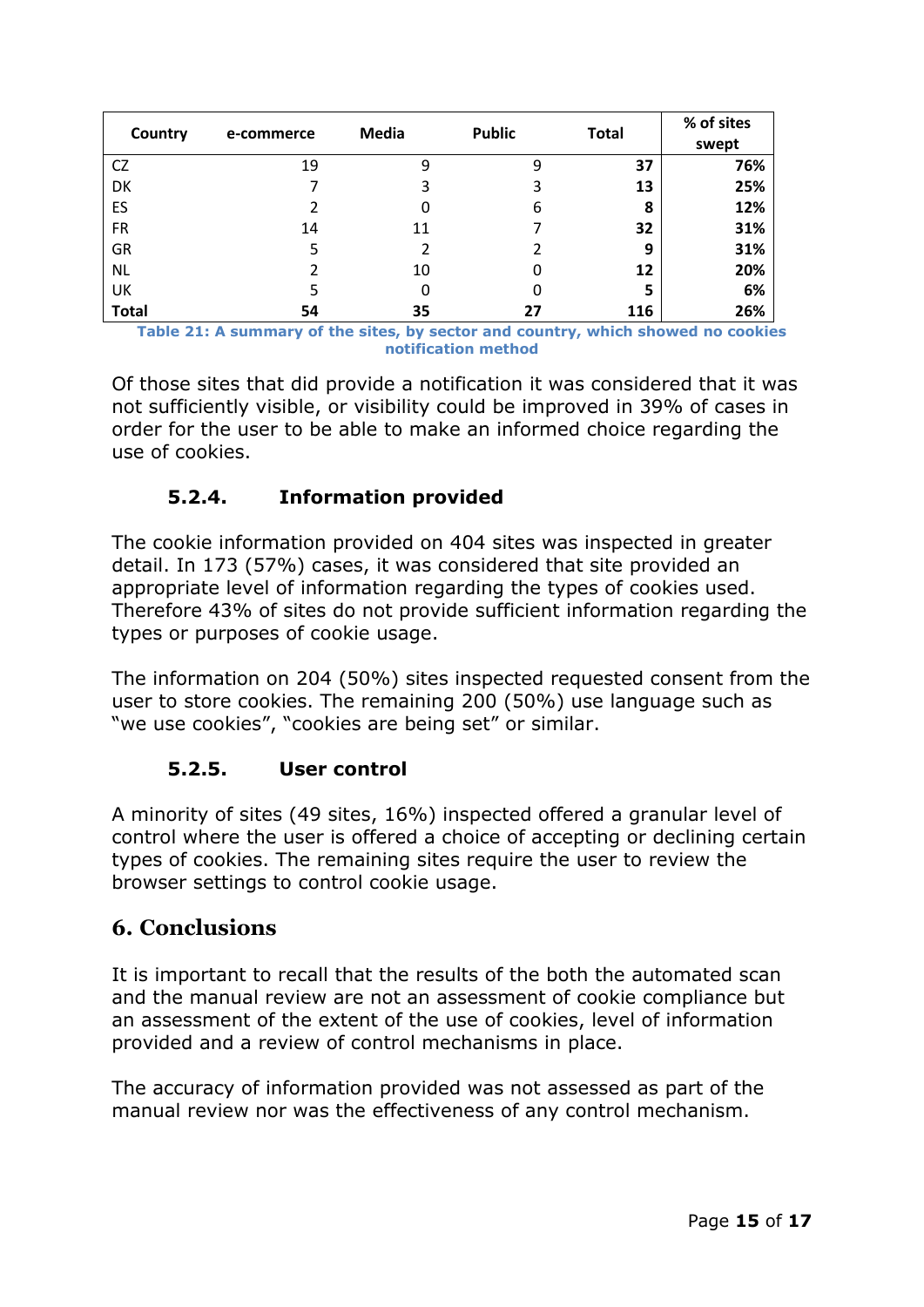Furthermore, a website which does not offer the full range of control mechanisms would not immediately be deemed non-compliant with a national interpretation of Article 5(3).

It is clear from the results that a large number of target sites set at least 1 cookie. Only 7 sites were seen in the manual review which did not set any cookies.

If a user had set their browser controls to not accept third-party cookies and visited the same sites then 70% of the cookies recorded would not have been set (11654/16555).

There is a variation in the use of cookies across websites both within and between sectors and across member states. For example, some ecommerce sites used only first-party cookies and some media sites used high numbers or third-party cookies.

Target sites in Slovenia set consistently fewer cookies in all target sectors. Media sites in Denmark, France and the UK set, on average, a higher number of cookies as compared to others in the same sector. Target sites in Slovenia and Greece also showed usage of a higher proportion of first-party cookies as compared to sites in other member states.

Public sector sites set, on average, the fewest cookies and these contained the highest proportion of first party cookies. Media sites set, on average, the highest number of cookies. Media sites also contained the highest proportion of third-party cookies as compared to other sectors.

It was also shown that some e-commerce and media sites did not use any third-party cookies.

Media sites set the highest proportion of persistent cookies as compared to other sectors. Public sites set a higher proportion of session cookies.

Some first and third party cookies appear to have an extremely long duration. Cookies with an expiry set to 31/12/9999 23:59 (the maximum possible value) could be regarded as not having a reasoned retention schedule defined.

Excluding cookies with a long duration (greater than 100 years) the average duration was between 1 and 2 years. This could be a useful starting point for a discussion regarding an acceptable maximum duration, although the purpose of the cookie will also need to be taken into account.